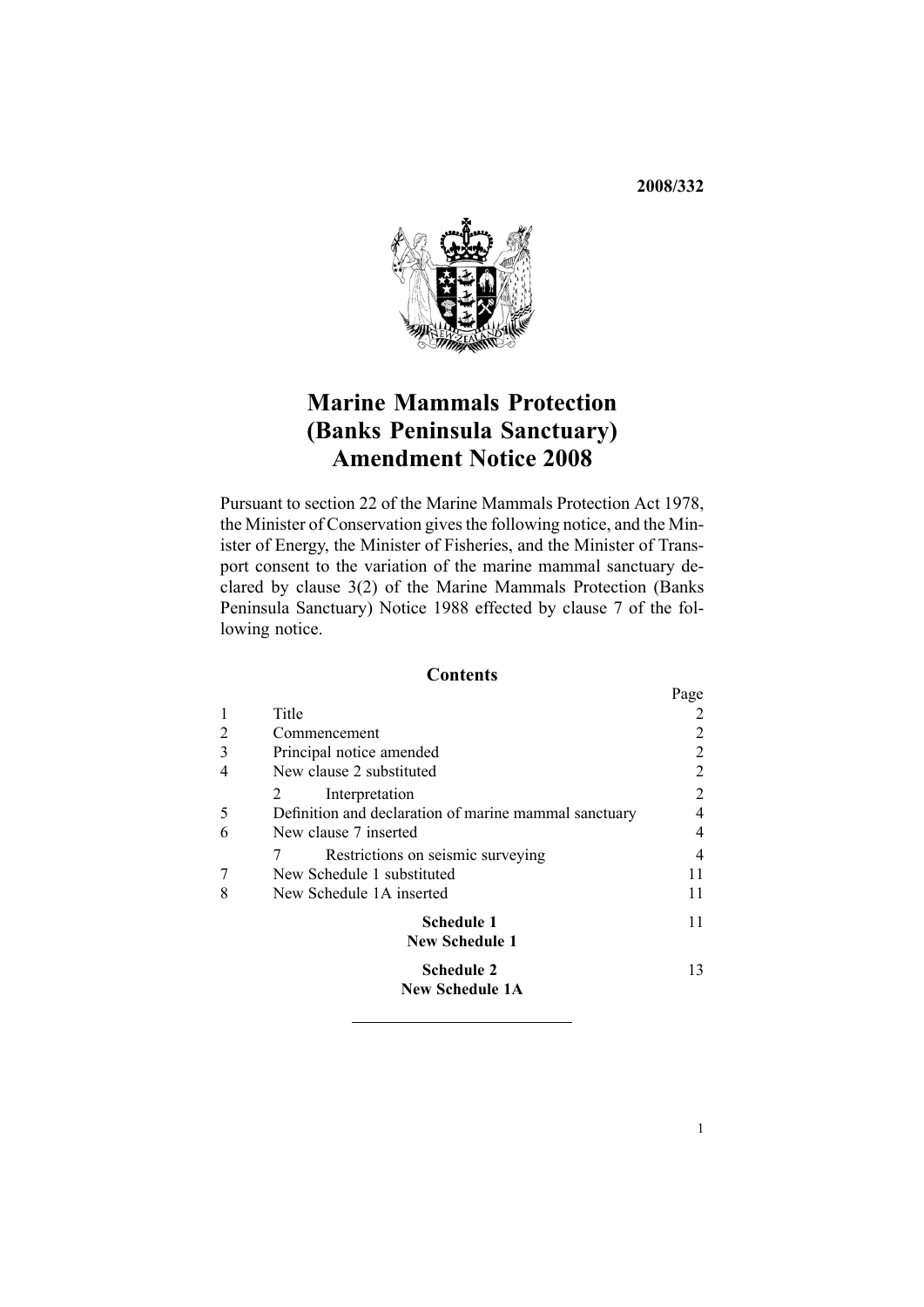#### **Marine Mammals Protection (Banks Peninsula Sanctuary) Amendment Notice 2008** 2008/332

## **Notice**

### <span id="page-1-0"></span>**<sup>1</sup> Title**

This notice is the Marine Mammals Protection (Banks Peninsula Sanctuary) Amendment Notice 2008.

#### **<sup>2</sup> Commencement**

This notice comes into force on the 28th day after the date of its notification in the *Gazette*.

#### **<sup>3</sup> Principal notice amended**

This notice amends the Marine Mammals Protection (Banks Peninsula Sanctuary) Notice 1988.

### **<sup>4</sup> New clause <sup>2</sup> substituted**

Clause <sup>2</sup> is revoked and the following clause substituted:

# "**2 Interpretation**<br>"(1) In this notice, u

In this notice, unless the context otherwise requires,—

"**acoustic seismic survey** means <sup>a</sup> seismic survey carried out using acoustic pressure waves

# "**acoustic source—**<br>"(a) means a source

- means a source of acoustic pressure waves used, or intended to be used, for the purpose of an acoustic seismic survey; and
- "(b) in relation to <sup>a</sup> source vessel, means an acoustic source on or controlled from the vessel

"**activate** includes reactivate

"**cetacean** means an animal that is <sup>a</sup> whale or dolphin within the meaning of the Marine Mammals Protection Regulations 1992

"**during poor visibility** means at night, during visibility of <sup>2</sup> km or less, or in wind of Beaufort <sup>4</sup> or stronger

#### "**explosion**—

- "(a) means <sup>a</sup> sudden release of energy (whether chemical or mechanical); but
- "(b) does not include the release of energy by an airgun or boomer

"**flounder area** means the area described in Schedule <sup>2</sup>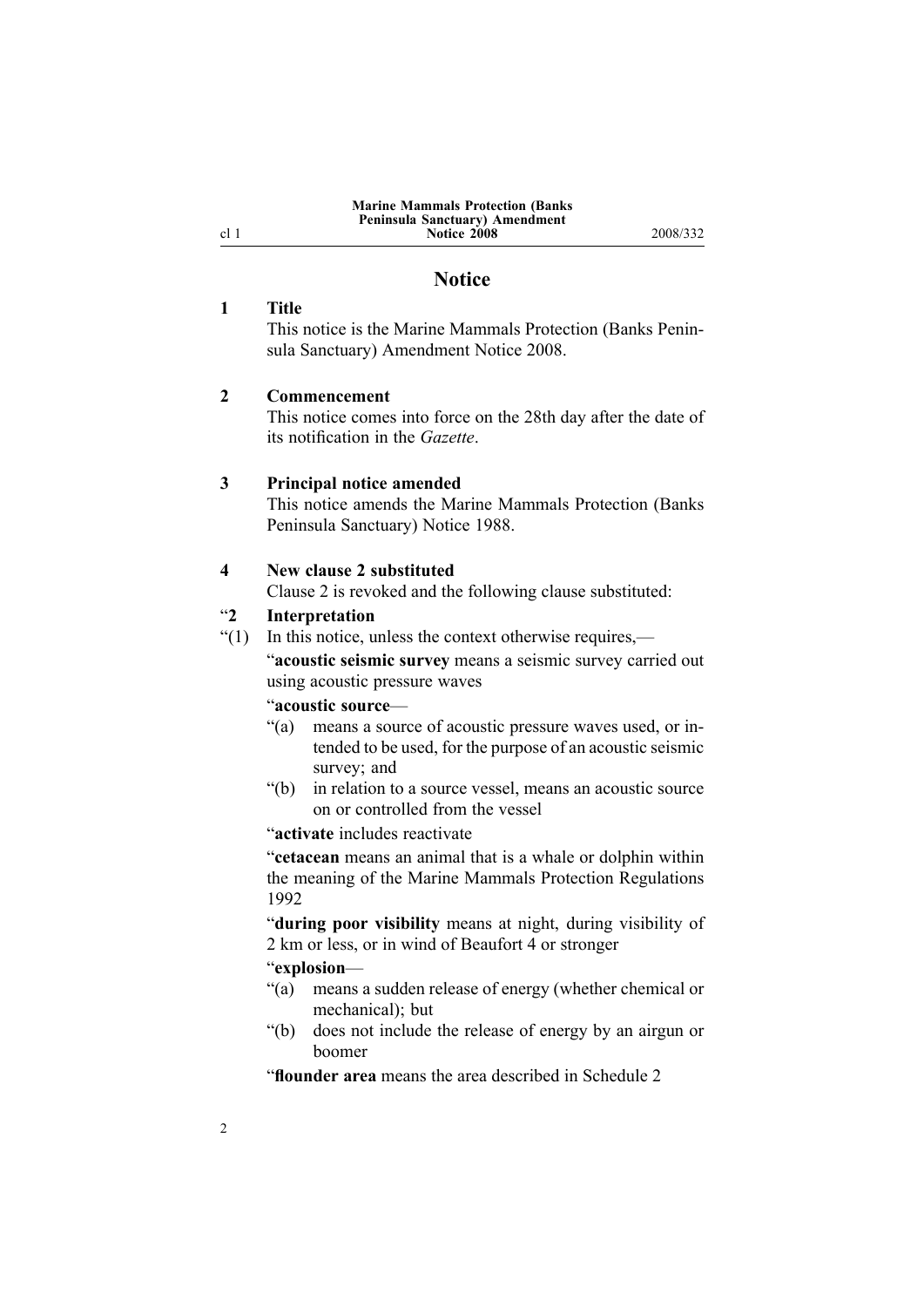"**flounder net** means <sup>a</sup> set net designed or intended to catch flounder

"**internal waters** has the meaning <sup>g</sup>iven by section <sup>4</sup> of the Territorial Sea, Contiguous Zone, and Exclusive Economic Zone Act <sup>1977</sup>

"**low-water line** has the meaning given by section  $2(1)$  of the Territorial Sea, Contiguous Zone, and Exclusive Economic Zone Act <sup>1977</sup>

"**mitigating acoustic device**, in relation to an acoustic source, means a low-power source of acoustic pressure waves, with a minimum source level of 160 dB re μPa-m (whether part of or attached to the source, separate from the source, or constituted by the source operating in another mode), intended to be used to deter cetaceans from approaching the source

"**passive acoustic monitoring** means the use of <sup>a</sup> towed hydrophone array with <sup>a</sup> minimum detection range of <sup>1</sup> <sup>000</sup> m, coupled with appropriate software, to detect the vocalisations of cetaceans

"**qualified observer** means an observer trained and experienced in whale and dolphin identification and behaviour, passive acoustic monitoring techniques, and distance estimation

"**sanctuary** means the <sup>p</sup>lace declared by clause 3(2) to be <sup>a</sup> marine mammal sanctuary

"**seismic survey** means <sup>a</sup> survey of the geology of the seabed, the structures beneath it, or both, carried out by projecting pressure waves into the layers beneath the seabed, and detecting and measuring the reflected signals

"**set net** includes—<br>"(a) a gill net, a d

"(a) a gill net, a drift net, and a trammel net; and<br>"(b) any other net (other than a drag net) that act

any other net (other than a drag net) that acts or is intended to act by entangling or enmeshing fish

"**soft start**, in relation to an acoustic source, means the gradual increase of the source's power over <sup>a</sup> period of at least <sup>20</sup> minutes and no more than <sup>40</sup> minutes

"**source of acoustic pressure waves** includes an airgun or boomer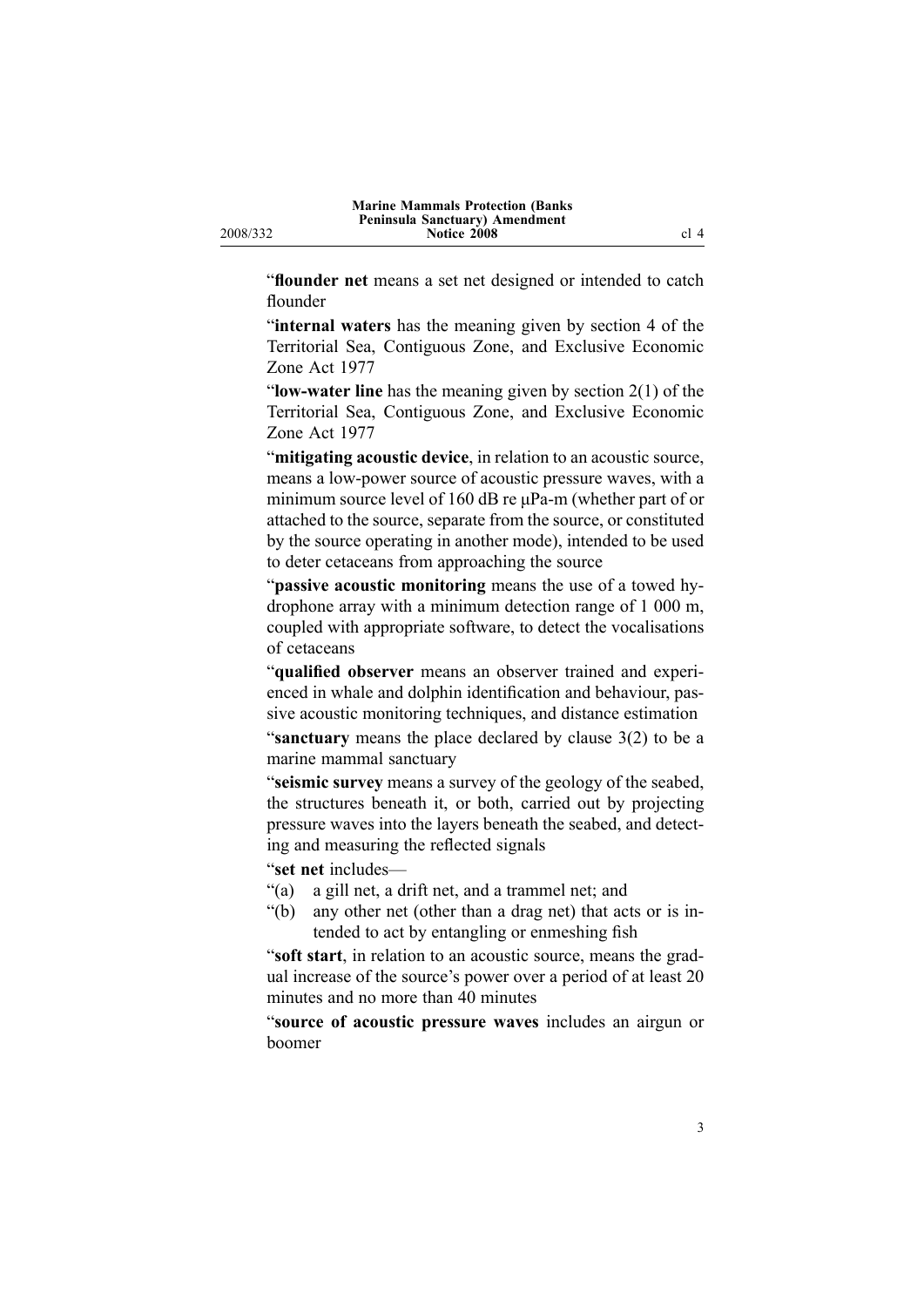### <span id="page-3-0"></span>"**source vessel**—

- "(a) means <sup>a</sup> vessel on or from which an acoustic source that is being or is to be used to carry out an acoustic seismic survey is or is to be carried or controlled; and
- "(b) in relation to an acoustic seismic survey, means every vessel on or from which an acoustic source that is being or is to be used for carrying out the survey is or is to be carried or controlled

"**source vessel observer**, in relation to <sup>a</sup> source vessel, means <sup>a</sup> qualified observer on board the vessel

"**territorial sea** has the meaning <sup>g</sup>iven by section <sup>3</sup> of the Territorial Sea, Contiguous Zone, and Exclusive Economic Zone Act 1977.

" $(2)$  All co-ordinates stated in this notice are expressed in accordance with the World Geodetic System (WGS 84)."

# **5 Definition and declaration of marine mammal sanctuary (1) Clause 3(1) is amended by omitting "(hereafter in this notic**

- Clause  $3(1)$  is amended by omitting "(hereafter in this notice referred to as the **sanctuary**)".
- (2) Clause 3(2) is amended by inserting ", to be called the Banks Peninsula Marine Mammal Sanctuary"after "sanctuary" where it secondly occurs.
- (3) Clause <sup>3</sup> is amended by adding the following subclauses:
- "(3) A map of the sanctuary is set out in Schedule 1A.<br>"(4) The map set out in Schedule 1A is indicative only,
- The map set out in Schedule 1A is indicative only, and if there is <sup>a</sup> conflict between it (or the map of the sanctuary available for inspection on the Internet site of the Department of Conservation) and the verbal description in Schedule 1, the verbal description prevails."

# **<sup>6</sup> New clause <sup>7</sup> inserted**

The following clause is inserted after clause 6:

# "**7 Restrictions on seismic surveying**<br>"(1) No person may carry out a seismic s

No person may carry out a seismic survey from a vessel in the sanctuary unless he or she has, at least one month before doing  $\mathbf{so}$ <sup>---</sup>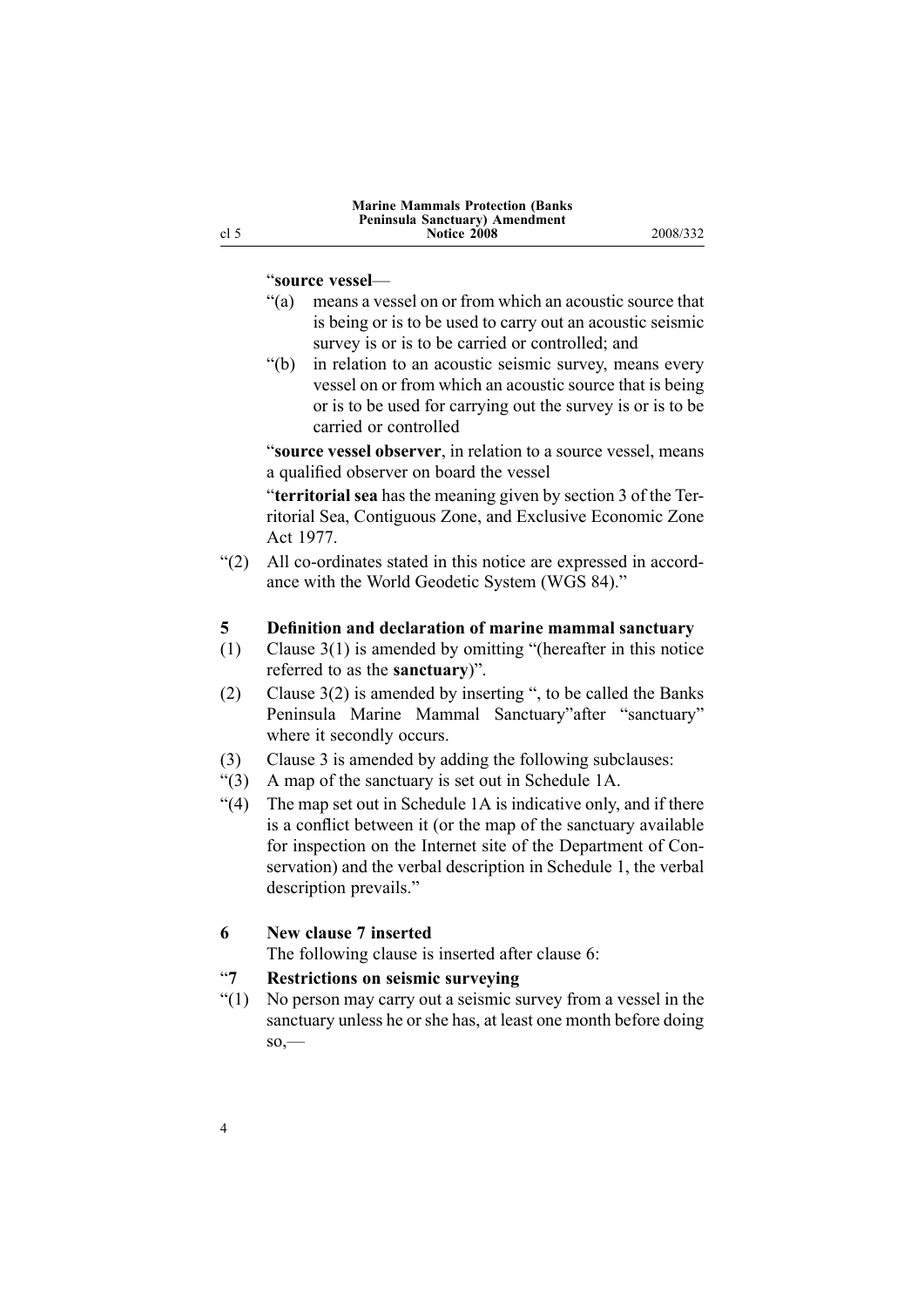| <b>Marine Mammals Protection (Banks</b><br>Peninsula Sanctuary) Amendment<br>cl 6<br>2008/332<br><b>Notice 2008</b> |               |                                                                                                                                                                                                                                                                                                                                        |
|---------------------------------------------------------------------------------------------------------------------|---------------|----------------------------------------------------------------------------------------------------------------------------------------------------------------------------------------------------------------------------------------------------------------------------------------------------------------------------------------|
|                                                                                                                     | " $(a)$       | notified the Head Office of the Department of Conser-<br>vation in Wellington in writing of his or her intention to                                                                                                                                                                                                                    |
|                                                                                                                     | " $(b)$       | carry it out; and<br>given the Director-General a written undertaking, in a<br>form satisfactory to the Director-General, to give the<br>Director-General, within 2 months of the completion of<br>the survey, a written report on all interactions between<br>cetaceans and-                                                          |
|                                                                                                                     |               | the source vessel or vessels used; or<br>"(i)<br>$\degree$ (ii)<br>any equipment on or operated from the source<br>vessel or vessels used; or                                                                                                                                                                                          |
|                                                                                                                     |               | "(iii) any person on the source vessel or vessels used.                                                                                                                                                                                                                                                                                |
| $\degree(2)$                                                                                                        |               | No person may carry out on or from a source vessel in the sanc-<br>tuary a seismic survey using explosions as an acoustic source.                                                                                                                                                                                                      |
| $\lq(3)$                                                                                                            |               | No person may cause an acoustic seismic survey to be car-                                                                                                                                                                                                                                                                              |
|                                                                                                                     |               | ried out in the sanctuary using an acoustic source that is on or<br>controlled from a source vessel unless the person ensures that,<br>while the vessel is in the sanctuary for the purpose of carrying<br>out the survey, all the following requirements are complied<br>with on (or, as the case may be, in relation to) the vessel: |
|                                                                                                                     |               | "Qualified observers                                                                                                                                                                                                                                                                                                                   |
|                                                                                                                     | " $(a)$ "     | at all times,—<br>``(i)<br>there must be one qualified observer on board the<br>source vessel; and<br>" $(ii)$<br>there must be on board either the source vessel or<br>a support or scouting vessel escorting it at least<br>one further qualified observer in addition to the<br>observer required by subparagraph (i):              |
|                                                                                                                     | $\degree$ (b) | at all times while the acoustic source is operating other-<br>wise than during poor visibility, a source vessel ob-<br>server must maintain a watch for cetaceans:                                                                                                                                                                     |
|                                                                                                                     | ``(c)         | at all times while the acoustic source is operating during<br>poor visibility, a source vessel observer must conduct<br>passive acoustic monitoring:<br>"Possible sightings of cetaceans to be reported to                                                                                                                             |

"*Possible sightings of cetaceans to be reported to qualified observer*

"(d) if a person on the source vessel or a support or scouting vessel escorting it who is not <sup>a</sup> qualified observer sees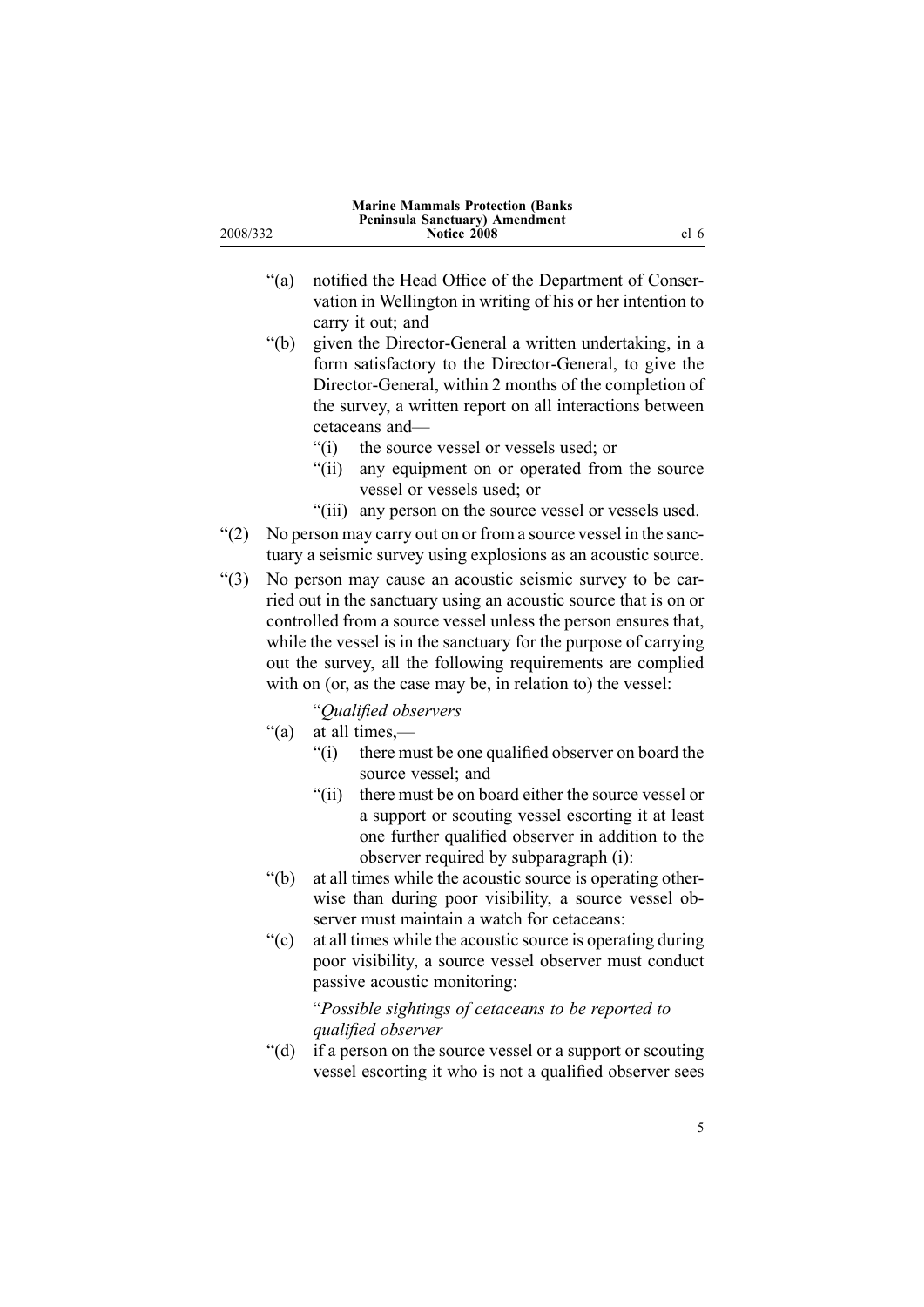or detects within <sup>1</sup> <sup>000</sup> <sup>m</sup> of the source vessel anything that in his or her opinion may be <sup>a</sup> cetacean (or <sup>2</sup> or more cetaceans), he or she must promptly repor<sup>t</sup> the sighting or detection to <sup>a</sup> qualified observer, and the observer must try to identify what was seen or detected:

"*Prestart procedures*

- "(e) an acoustic source must not be activated unless—<br>"(i) a source vessel observer has continuously
	- a source vessel observer has continuously made visual observations all around the source vessel and source for the presence of cetaceans, from the bridge (or preferably an even higher vantage point) of the vessel, using both marine binoculars (for range estimation) and the naked eye,—
		- "(A) if the water beneath the source when it is activated is less than <sup>200</sup> <sup>m</sup> deep, for at least the <sup>30</sup> minutes before the source is activated:
		- "(B) if the water beneath the source when it is activated is <sup>200</sup> <sup>m</sup> deep or deeper, for at least the <sup>60</sup> minutes before the source is activated; or
	- "(ii) the source is being reactivated, and <sup>a</sup> mitigating acoustic source has been running continuously (but for no more than <sup>30</sup> minutes) since the source was last shut down:
- "(f) an acoustic source must not be activated during poor visibility unless—<br>
"(i) passive aco
	- passive acoustic monitoring for the presence of cetaceans has been carried out by <sup>a</sup> source vessel observer for at least the <sup>30</sup> minutes before the source is activated; or
	- "(ii) the source is being reactivated, and <sup>a</sup> mitigating acoustic source has been running continuously (but for no more than <sup>30</sup> minutes) since the source was last shut down:

"*General restrictions on activating acoustic source*

"(g) an acoustic source must not be activated at any time excep<sup>t</sup> by soft start, unless the source is being reactivated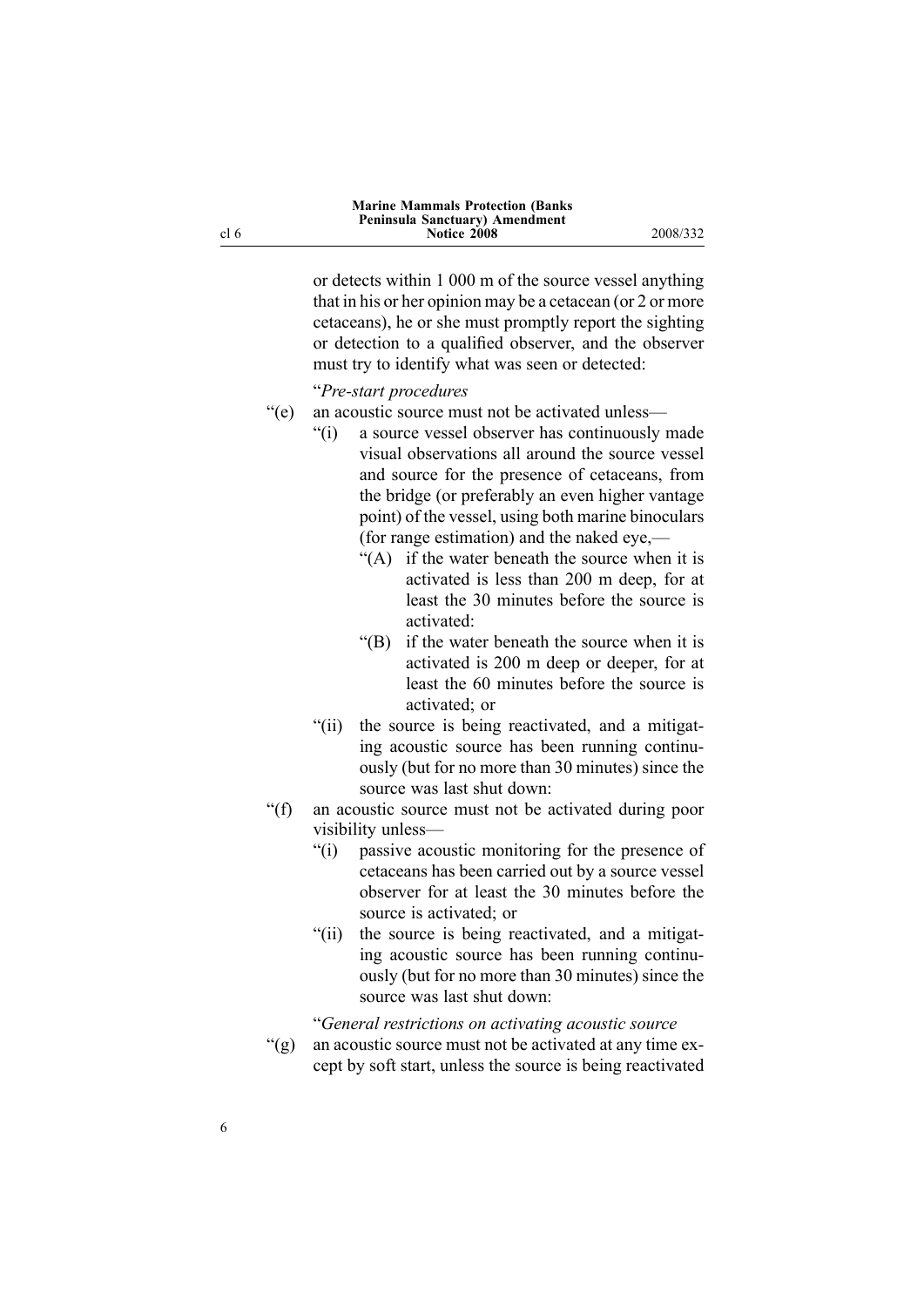2008/332

after being shut down less than <sup>5</sup> minutes before that time:

- "(h) an acoustic source must not be activated at any time if, during the previous <sup>30</sup> minutes, <sup>a</sup> qualified observer has seen a cow-calf pair of cetaceans within 1 000 m of the vessel or source:
- "(i) an acoustic source must not be activated at any time if,
	- during the previous 30 minutes, a qualified observer—<br>"(i) has seen a cetacean within 500 m of the vessel or has seen a cetacean within 500 m of the vessel or source; or
	- "(ii) has detected <sup>a</sup> cetacean (at any distance) by passive acoustic monitoring:
- "(j) an acoustic source must not be activated (otherwise than during poor visibility) unless, while it is being activated, <sup>a</sup> source vessel observer continuously makes visual observations all around the source vessel and source for the presence of cetaceans—<br>"(i) from the bridge, or
	- from the bridge, or preferably an even higher vantage point; and
	- "(ii) using both marine binoculars (for range estimation) and the naked eye:

"*Restrictions on activating acoustic source during poor visibility*

- "(k) an acoustic source must not be activated at any time during poor visibility if, during the previous <sup>24</sup> hours, 3 or more situations have arisen that—<br>"(i) required the source to be shut do
	- required the source to be shut down under any of paragraphs (n) to (p) or (r) to (t); or
	- "(ii) but for the fact that it was not running, would have required the source to be shut down under any of those paragraphs:
- "(l) an acoustic source must not be activated at any time during poor visibility if—<br>"(i) no acoustic source of
	- no acoustic source on the source vessel has been active during the previous <sup>24</sup> hours; or
	- "(ii) during the previous <sup>2</sup> hours, <sup>a</sup> qualified observer has, from the source vessel or <sup>a</sup> suppor<sup>t</sup> or scouting vessel escorting it, seen <sup>a</sup> cetacean within <sup>1</sup> <sup>000</sup> <sup>m</sup> of the <sup>p</sup>lace where the source is; or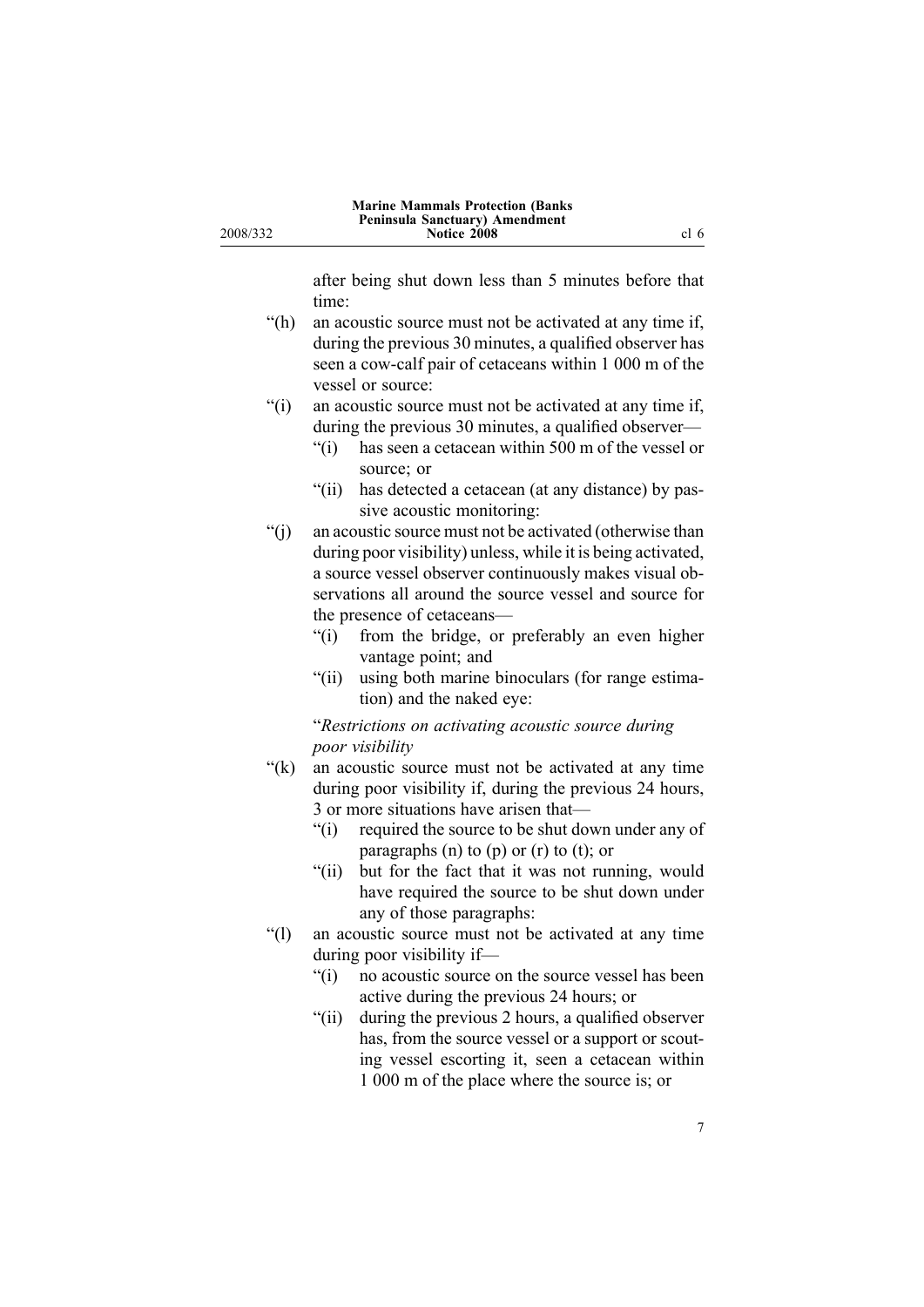| <b>Marine Mammals Protection (Banks)</b> |          |  |  |
|------------------------------------------|----------|--|--|
| Peninsula Sanctuary) Amendment           |          |  |  |
| Notice 2008                              | 2008/332 |  |  |
|                                          |          |  |  |

- "(iii) during the previous <sup>2</sup> hours, <sup>a</sup> qualified observer has, from the source vessel or <sup>a</sup> suppor<sup>t</sup> or scouting vessel escorting it, detected <sup>a</sup> cetacean (at any distance) by passive acoustic monitoring:
- "(m) an acoustic source must not be activated during poor visibility, unless passive acoustic monitoring is being continuously maintained on the source vessel:

"*Requirements to cease activation*

- "(n) if, while an acoustic source is being activated, <sup>a</sup> qualified observer sees a cow-calf pair of cetaceans within <sup>1</sup> <sup>000</sup> <sup>m</sup> of the source vessel or source, activation of the source must cease, and the source must be shut down and not reactivated unless—<br>"(i) a qualified observer h
	- a qualified observer has seen the pair move to a point that is more than <sup>1</sup> <sup>000</sup> <sup>m</sup> from both the vessel and the source, and no qualified observer has seen them within <sup>1</sup> <sup>000</sup> <sup>m</sup> of the source vessel or source again during the <sup>30</sup> minutes after they were seen to move to that point; or
	- "(ii) despite continuous observation, <sup>a</sup> source vessel observer has not seen them at all during the <sup>30</sup> minutes after they were last seen within <sup>1</sup> <sup>000</sup> <sup>m</sup> of the source vessel or source by <sup>a</sup> qualified observer:
- "(o) if, while an acoustic source is being activated, <sup>a</sup> qualified observer sees <sup>a</sup> cetacean within <sup>500</sup> <sup>m</sup> of the source vessel or source, activation of the source must cease, and the source must be shut down and not reactivated unless—
	- "(i) <sup>a</sup> qualified observer has seen the cetacean move to <sup>a</sup> point that is more than <sup>500</sup> <sup>m</sup> from both the vessel and the source, and no qualified observer has seen it within <sup>500</sup> <sup>m</sup> of the source vessel or source again during the <sup>30</sup> minutes after it was seen to move to that point; or
	- "(ii) despite continuous observation, <sup>a</sup> source vessel observer has not seen it at all during the <sup>30</sup> minutes after it was last seen within <sup>500</sup> <sup>m</sup> of the source vessel or source by <sup>a</sup> qualified observer:

cl 6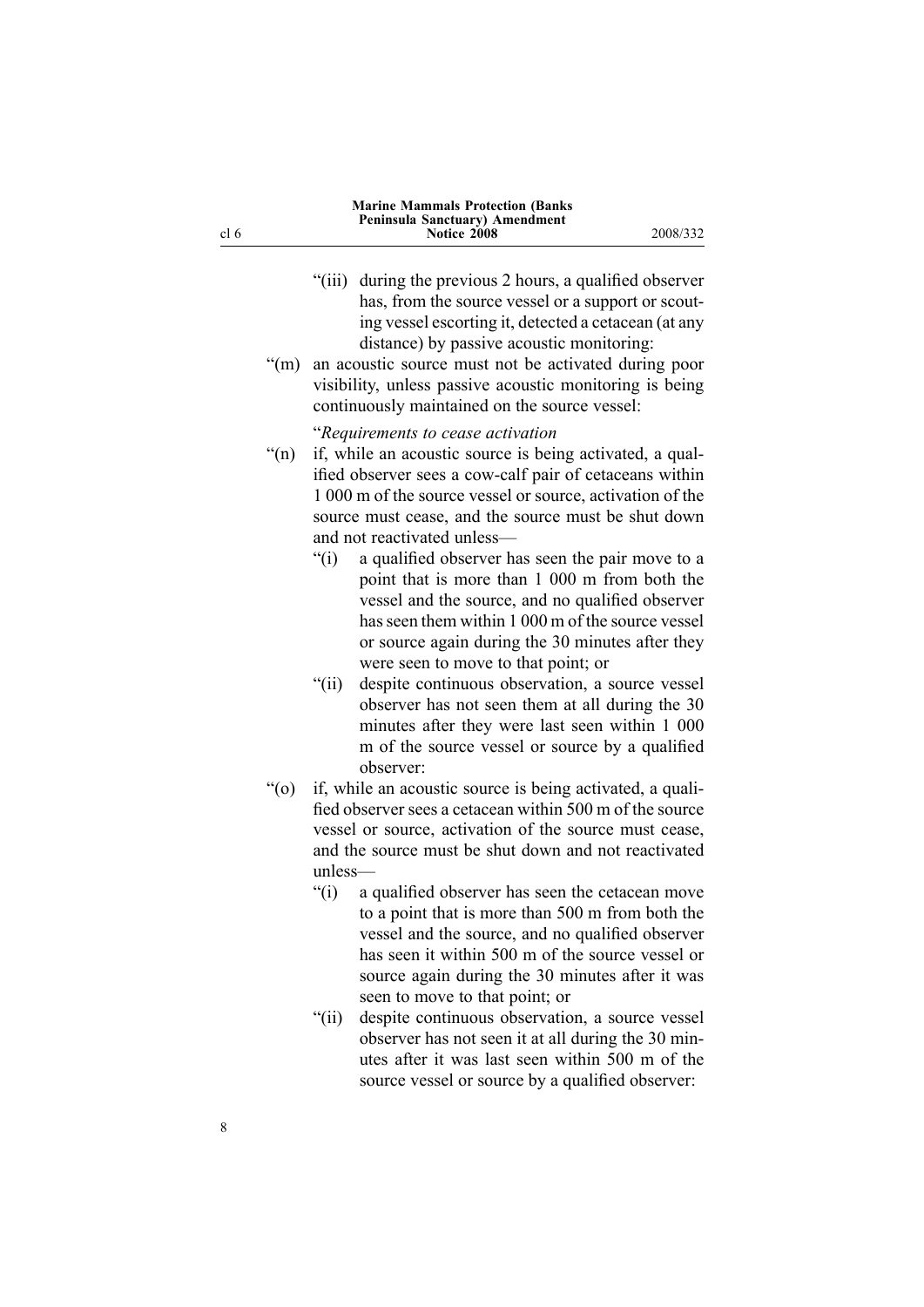|          | <b>Marine Mammals Protection (Banks)</b> |      |
|----------|------------------------------------------|------|
|          | Peninsula Sanctuary) Amendment           |      |
| 2008/332 | Notice 2008                              | cl 6 |
|          |                                          |      |

- "(p) if, while an acoustic source is being activated during poor visibility, <sup>a</sup> qualified observer detects <sup>a</sup> cetacean (at any distance) by passive acoustic monitoring,— $\degree$  (i) activation of the source must cease, and
	- activation of the source must cease, and the source must be shut down; and
	- "(ii) activation must not recommence until at least <sup>30</sup> minutes after <sup>a</sup> qualified observer last detected <sup>a</sup> cetacean (at any distance) by passive acoustic monitoring:
- "(q) an acoustic source shut down under any of paragraphs (n) to (p) or (r) to (t) must not be reactivated excep<sup>t</sup> by
	- soft start, whether or not—<br>"(i) a mitigating acoustic a mitigating acoustic device has been running before activation begins; or
	- "(ii) the source is being reactivated after being shut down for less than <sup>5</sup> minutes:

"*Requirements to shut down*

- "(r) if, while an acoustic source is activated, <sup>a</sup> qualified observer sees a cow-calf pair of cetaceans within 1 000 m of the source vessel or source, the source must immediately be shut down, and must not be reactivated unless—
	- "(i) <sup>a</sup> qualified observer has seen the pair move to <sup>a</sup> point that is more than <sup>1</sup> <sup>000</sup> <sup>m</sup> from both the vessel and the source, and no qualified observer has seen them within <sup>1</sup> <sup>000</sup> <sup>m</sup> of the source vessel or source again during the <sup>30</sup> minutes after they were seen to move to that point; or
	- "(ii) despite continuous observation, <sup>a</sup> source vessel observer has not seen them at all during the <sup>30</sup> minutes after they were last seen within <sup>1</sup> <sup>000</sup> <sup>m</sup> of the source vessel or source by <sup>a</sup> qualified observer:
- "(s) if, while an acoustic source is activated, <sup>a</sup> qualified observer sees <sup>a</sup> cetacean within <sup>500</sup> <sup>m</sup> of the source vessel or source, the source must immediately be shut down, and must not be reactivated unless—<br>"(i) a qualified observer has seen t
	- a qualified observer has seen the cetacean move to <sup>a</sup> point that is more than <sup>500</sup> <sup>m</sup> from both the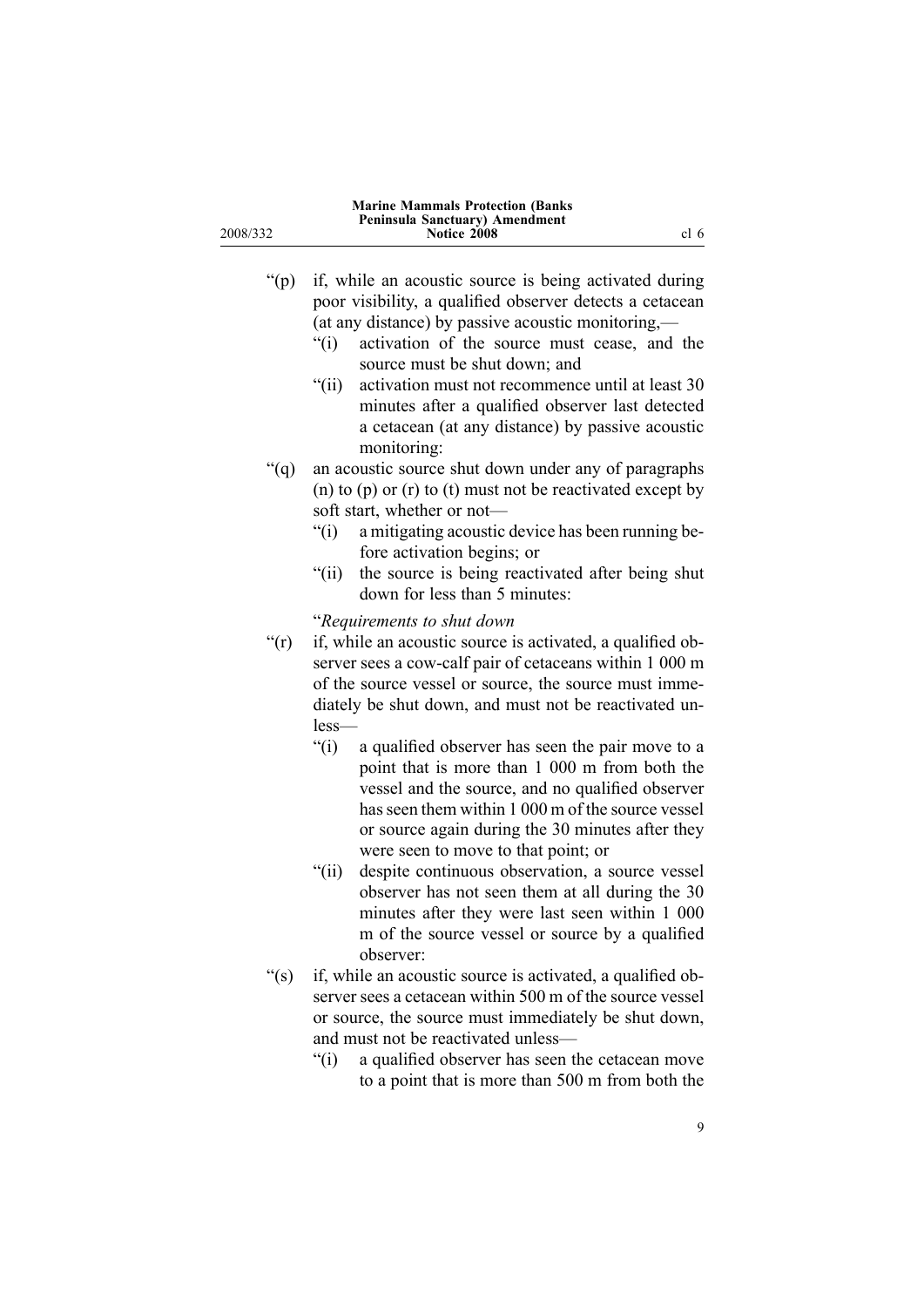| <b>Marine Mammals Protection (Banks)</b>      |          |
|-----------------------------------------------|----------|
| Peninsula Sanctuary) Amendment<br>Notice 2008 | 2008/332 |
|                                               |          |

vessel and the source, and no qualified observer has seen it within <sup>500</sup> <sup>m</sup> of the source vessel or source again during the <sup>30</sup> minutes after it was seen to move to that point; or

- "(ii) despite continuous observation, <sup>a</sup> source vessel observer has not seen it at all during the <sup>30</sup> minutes after it was last seen within <sup>500</sup> <sup>m</sup> of the source vessel or source by <sup>a</sup> qualified observer:
- "(t) if, while an acoustic source is activated during poor visibility, <sup>a</sup> qualified observer detects <sup>a</sup> cetacean (at any distance) by passive acoustic monitoring,—<br>"(i) activation of the source must ce
	- activation of the source must cease, and the source must be shut down; and
	- "(ii) activation must not recommence until at least <sup>30</sup> minutes after <sup>a</sup> qualified observer last detected <sup>a</sup> cetacean (at any distance) by passive acoustic monitoring:

"*Use of mitigating acoustic devices*

- "(u) <sup>a</sup> mitigating acoustic device must not be run excep<sup>t</sup> when no acoustic source is being used for data acquisition (for example, during manoeuvring of the source vessel concerned):
- "(v) a mitigating acoustic device—<br>"(i) must not be run for a com
	- must not be run for a continuous period of more than <sup>30</sup> minutes; and
	- "(ii) must not be activated until at least <sup>30</sup> minutes after it was last shut down:
- "(w) while <sup>a</sup> mitigating acoustic device is running, <sup>a</sup> source vessel observer must continuously make visual observations all around the source vessel and source for the presence of cetaceans.
- "(4) Paragraphs (e) and (f) of subclause (3) are cumulative.<br>"(5) Paragraphs (n) to (t) of subclause (3) do not limit or
- Paragraphs (n) to (t) of subclause  $(3)$  do not limit or affect paragraphs (g) to (m) of that subclause.
- "(6) Paragraph (q) of subclause (3) overrides paragraph (g) of that subclause."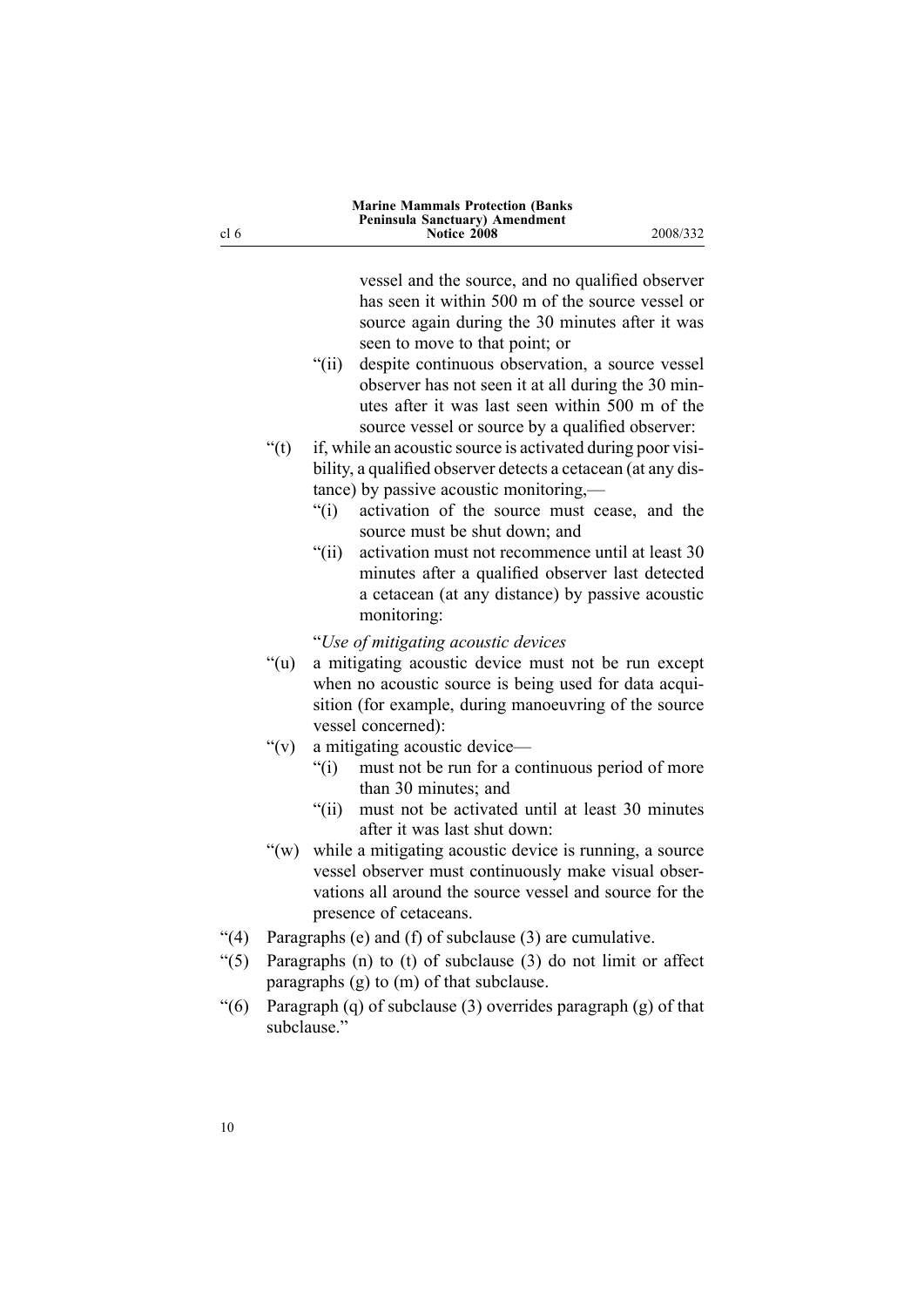<span id="page-10-0"></span>

|          | <b>Marine Mammals Protection (Banks)</b> |            |
|----------|------------------------------------------|------------|
|          | Peninsula Sanctuary) Amendment           |            |
| 2008/332 | Notice 2008                              | Schedule 1 |
|          |                                          |            |

# **<sup>7</sup> New Schedule <sup>1</sup> substituted**

The principal notice is amended by revoking Schedule <sup>1</sup> and substituting the schedule set out in Schedule <sup>1</sup> of this notice.

# **<sup>8</sup> New Schedule 1A inserted**

The principal notice is amended by inserting the schedule set out in Schedule <sup>2</sup> of this notice after Schedule <sup>1</sup> of the principal notice.

> **Schedule 1** cl 7 **New Schedule <sup>1</sup>**

# **Schedule 1** cl 3(1) **Banks Peninsula Marine Mammal Sanctuary**

All the areas of the sea enclosed—<br>(a) on the landward side by the

- on the landward side by the line of mean high-water springs extending alongshore in <sup>a</sup> north–south direction from the northern bank of the mouth of the Waipara River (at approximately 43°09.43<sup>ʹ</sup><sup>S</sup> and 172°47.67<sup>ʹ</sup>E), to the southern bank of the mouth of the Rakaia River (at approximately 43°54.22<sup>ʹ</sup><sup>S</sup> and  $172^{\circ}11.69'E$ ; and
- (b) on the seaward side by <sup>a</sup> line on <sup>a</sup> bearing of 122° to <sup>a</sup> point where it intersects with the outer limit of the territorial sea from the northern bank of the mouth of the Waipara River (at approximately  $43^{\circ}09.43^{\prime}$ S and  $172^{\circ}47.67^{\prime}$ E), thence by a line on <sup>a</sup> bearing of 155° to <sup>a</sup> point where it intersects with the outer limit of the territorial sea from the southern bank of the mouth of the Rakaia River (at approximately 43°54.22<sup>ʹ</sup><sup>S</sup> and  $172^{\circ}11.69'E$ ), and thence by a line joining the above-mentioned seaward points corresponding with the outer limits of the territorial sea—

including all the areas of the sea contained in the internal waters (other than lagoons and Lake Ellesmere) within the north–south extent of the sanctuary between the northern bank of the mouth of the Waipara River (at approximately 43°09.43<sup>ʹ</sup><sup>S</sup> and 172°47.67<sup>ʹ</sup>E), to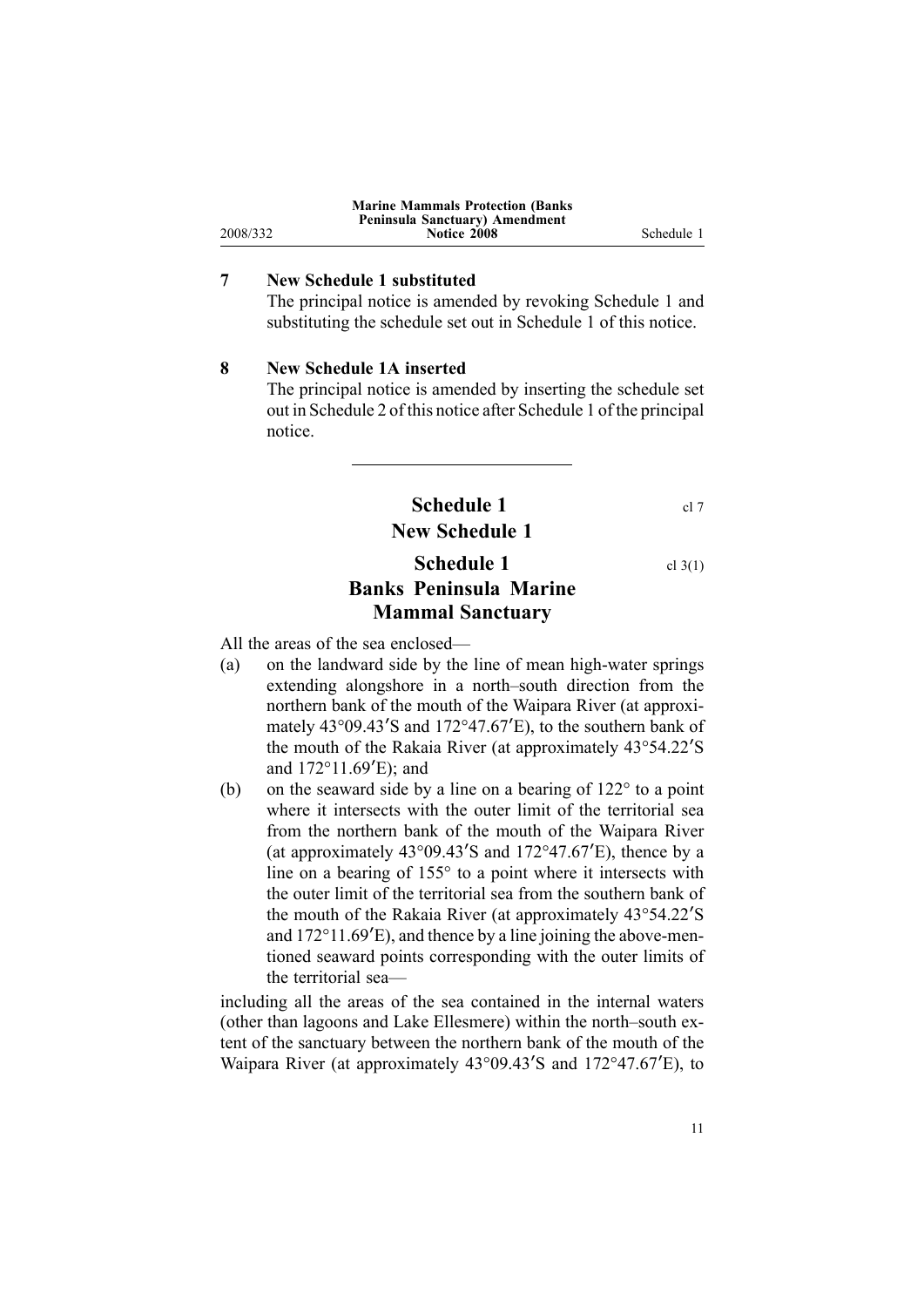Schedule <sup>1</sup>

the southern bank of the mouth of the Rakaia River (at approximately 43°54.22<sup>ʹ</sup><sup>S</sup> and 172°11.69<sup>ʹ</sup>E).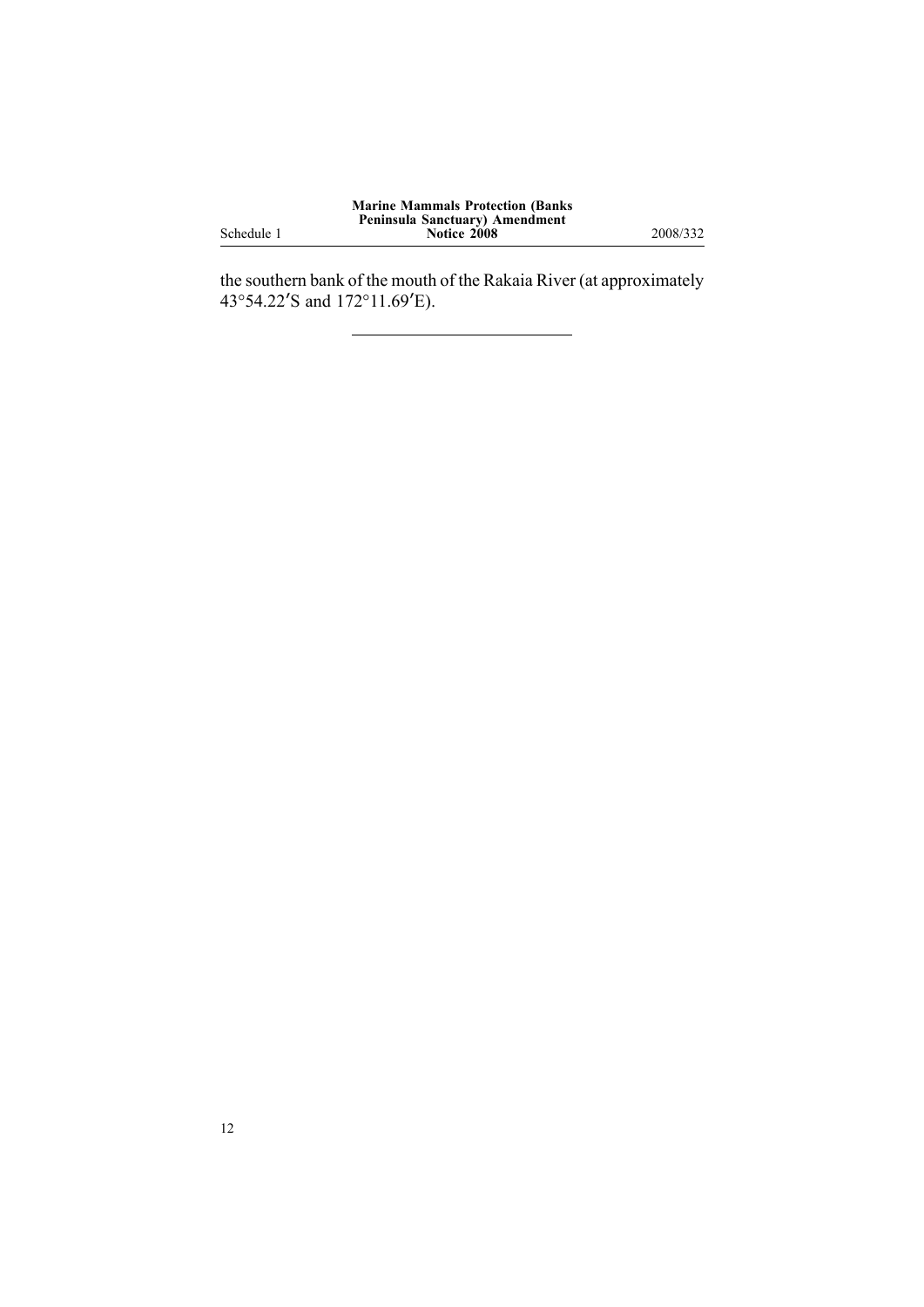<span id="page-12-0"></span>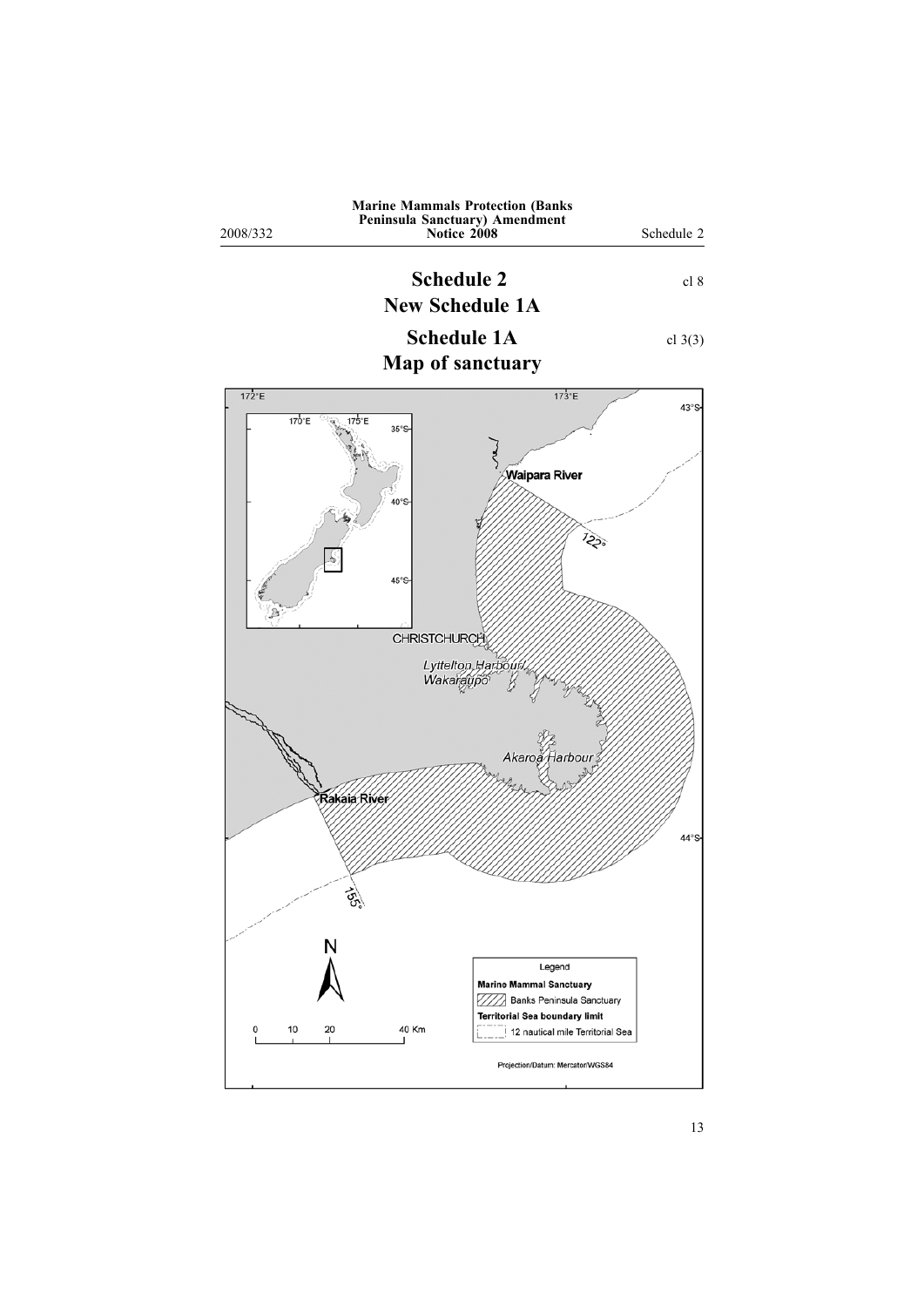Dated at Wellington this 23rd day of September 2008.

Steve Chadwick, Minister of Conservation.

Harry Duynhoven, for Minister of Energy.

Jim Anderton, Minister of Fisheries.

Annette King, Minister of Transport.

# **Explanatory note**

This note is not part of the notice, but is intended to indicate its gen*eral effect.*

This notice, which comes into force <sup>28</sup> days after notification in the *Gazette*,—

- varies the area of an existing marine mammal sanctuary around par<sup>t</sup> of Banks Peninsula; and
- restricts seismic surveys in the sanctuary, which includes areas where Hector's dolphins are found.

<sup>A</sup> map of the sanctuary as varied is available for inspection on the Internet site of the Department of Conservation at www.doc.govt.nz.